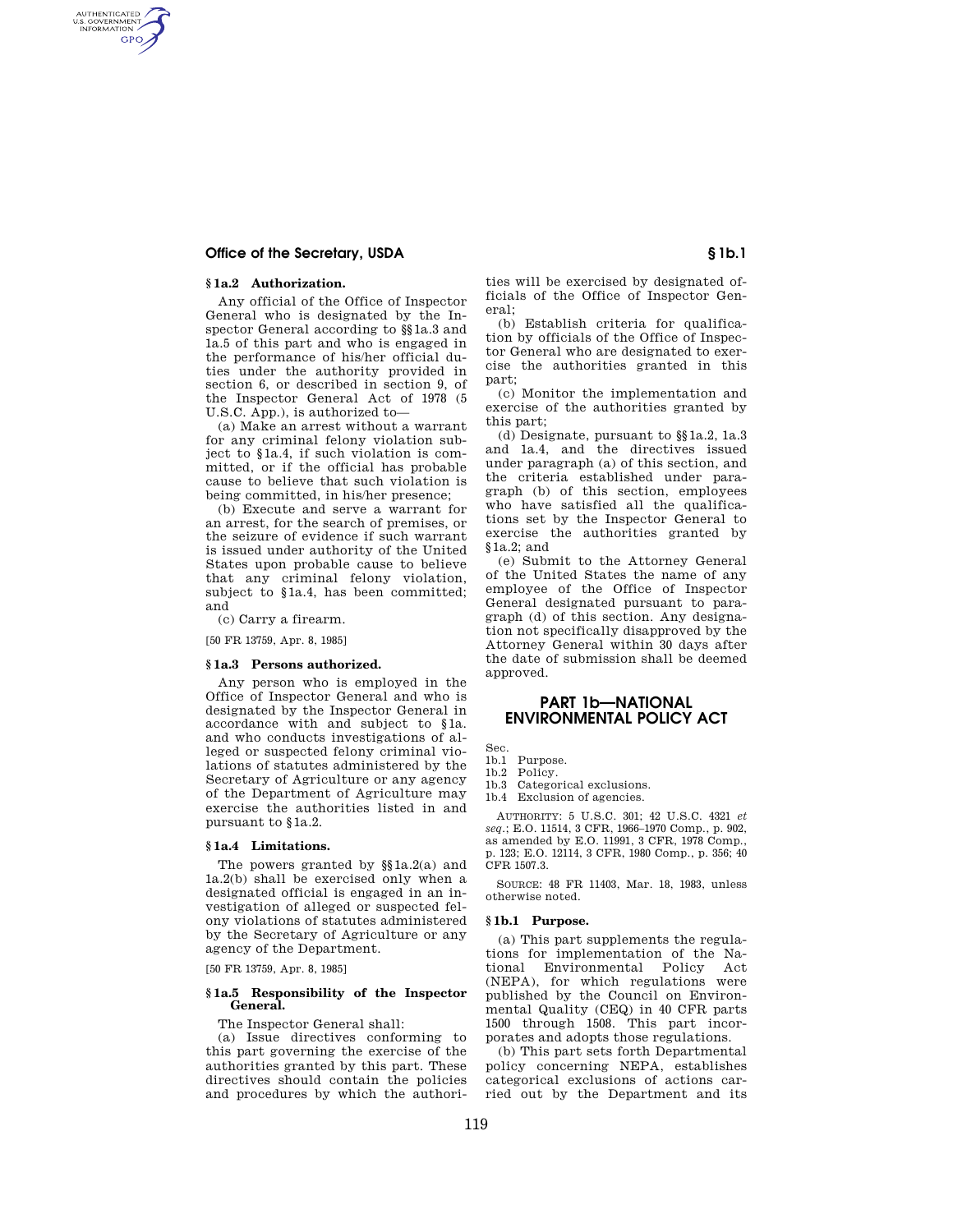agencies, and sets forth those USDA agencies which are excluded from the requirement to prepare procedures implementing NEPA.

[48 FR 11403, Mar. 18, 1983, as amended at 60 FR 66481, Dec. 22, 1995]

## **§ 1b.2 Policy.**

(a) All policies and programs of the various USDA agencies shall be planned, developed, and implemented so as to achieve the goals and to follow the procedures declared by NEPA in order to assure responsible stewardship of the environment for present and future generations.

(b) Each USDA agency is responsible for compliance with this part, the regulations of CEQ, and NEPA. Compliance will include the preparation and implementation of specific procedures and processes relating to the programs and activities of the individual agency, as necessary.

(c) The Under Secretary, Natural Resources and Environment (NR&E), is responsible for ensuring that agency implementing procedures are consistent with CEQ's NEPA regulations and for coordinating NEPA compliance for the Department. The Under Secretary, NR&E, through the Agricultural Council on Environmental Quality, will develop the necessary processes to be used by the Office of the Secretary in reviewing, implementing, and planning its NEPA activities, determinations, and policies.

(d) In connection with the policies and requirements set forth in this part, all USDA agencies are responsible for compliance with Executive Order 12114, ''Environmental Effects Abroad of Major Federal Actions.'' Compliance will include the preparation and implementation of specific procedures and processes relative to the programs and activities of the individual agencies, as necessary. Agencies shall consult with the Department of State; the Council on Environmental Quality; and the Under Secretary, NR&E, prior to placing procedures and processes in effect.

[48 FR 11403, Mar. 18, 1983, as amended at 60 FR 66481, Dec. 22, 1995]

# **§ 1b.2 7 CFR Subtitle A (1–1–13 Edition)**

## **§ 1b.3 Categorical exclusions.**

(a) The following are categories of activities which have been determined not to have a significant individual or cumulative effect on the human environment and are excluded from the preparation of environmental assessment (EA's) or environmental impact statement (EIS's), unless individual agency procedures prescribed otherwise.

(1) Policy development, planning and implementation which relate to routine activities, such as personnel, organizational changes, or similar administrative functions;

(2) Activities which deal solely with the funding of programs, such as program budget proposals, disbursements, and transfer or reprogramming of funds;

(3) Inventories, research activities, and studies, such as resource inventories and routine data collection when such actions are clearly limited in context and intensity;

(4) Educational and informational programs and activities;

(5) Civil and criminal law enforcement and investigative activities;

(6) Activities which are advisory and consultative to other agencies and public and private entities, such as legal counselling and representation;

(7) Activities related to trade representation and market development activities abroad.

(b) Agencies will identify in their own procedures the activities which normally would not require an environmental assessment or environmental impact statement.

(c) Notwithstanding the exclusions listed in paragraphs (a) of this section and §1b.4, or identified in agency procedures, agency heads may determine that circumstances dictate the need for preparation of an EA or EIS for a particular action. Agencies shall continue to scrutinize their activities to determine continued eligibility for categorical exclusion.

[48 FR 11403, Mar. 18, 1983, as amended at 60 FR 66481, Dec. 22, 1995]